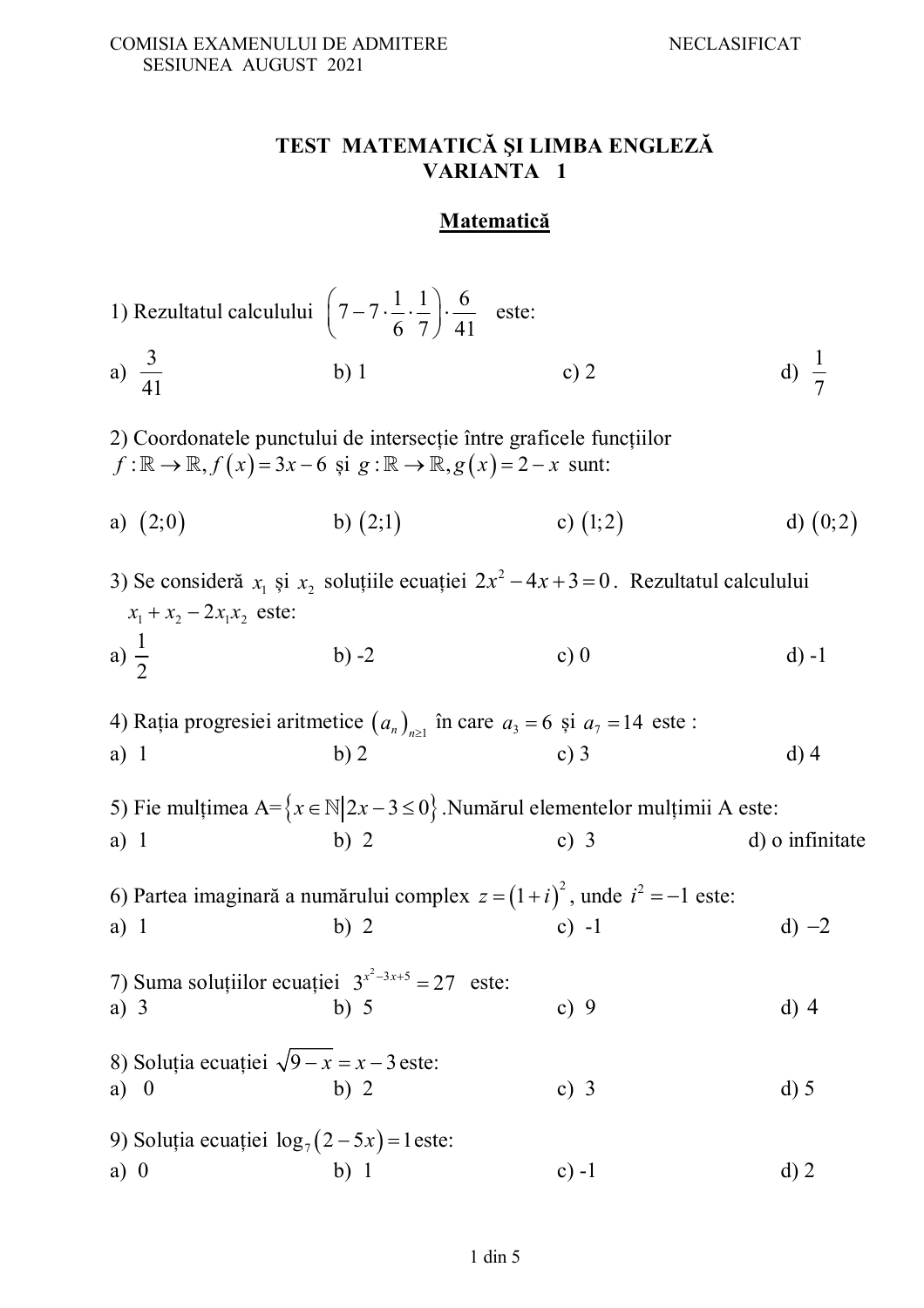#### NECLASIFICAT

10) În câte moduri poate fi aleasă o echipă formată din 3 elevi din totalul de 5 elevi pe care îi are la dispoziție un antrenor?

a) 10 b) 9 c) 8 d) 7  
\n11) Termenu al treilea al dezvoltării 
$$
\left(x^2 + \frac{1}{x^2}\right)^{10}
$$
este:  
\na)  $36x^{10}$  b)  $45x^{12}$  c)  $25x^6$  d)  $50x^8$   
\n12) Se dau matrice  $A = \begin{pmatrix} 2 & 1 \\ -3 & -2 \end{pmatrix}$  și  $I_2 = \begin{pmatrix} 1 & 0 \\ 0 & 1 \end{pmatrix}$ . Matricea  $A^2$  este:  
\na) 2A b) -A c) - $I_2$  d)  $I_2$   
\n13) Soluția ecuației  $\begin{vmatrix} 1 & 3 \\ x & 4 \end{vmatrix} = -5$  este:  
\na) 2 b) 3 c) -3 d) -2  
\n14) Valoarea parametrului real *m* pentru care sistemul  $\begin{cases} mx + 2y + 2z = 0 \\ mx + my + z = 0 \end{cases}$   
\nsoluții diferite de soluția banală este:  
\na)  $m=1$  b)  $m \in \mathbb{R} \setminus \{1\}$  c)  $m = -1$  d)  $m \in \mathbb{R} \setminus \{-1\}$   
\n15) Pe  $\mathbb{R}$  se definește legea de compoziție  $x * y = xy - x - y + 2$ .

Rezultatul calculului  $1 * 2$  este:

a) 1 b) 2 c) -1 d) -2

16) Rezultatul calculului  $\cos 60^\circ \sin 60^\circ + \sin 90^\circ - \sin 30^\circ \cos 30^\circ$  este:

a) -1 b) 1 c) 2 d) -2

17) Fie 
$$
x \in \left[0; \frac{\pi}{2}\right]
$$
, astfel încât cos  $x = \frac{1}{5}$ , atunci *tgx* este:  
a) 2 b)  $2\sqrt{3}$  c) 3 d)  $2\sqrt{6}$ 

18) Fie 
$$
x \in [0; 2\pi]
$$
. Ecuador  $\cos^2 x - 4\cos x + 3 = 0$  are soluțiile :  
\na)  $\left\{\frac{\pi}{3}, \frac{\pi}{2}\right\}$  b)  $\left\{\frac{3\pi}{2}; 2\pi\right\}$  c)  $\left\{0; \frac{\pi}{2}\right\}$  d)  $\left\{0; 2\pi\right\}$   
\nNECLASSIFICATION  
\n2 din 5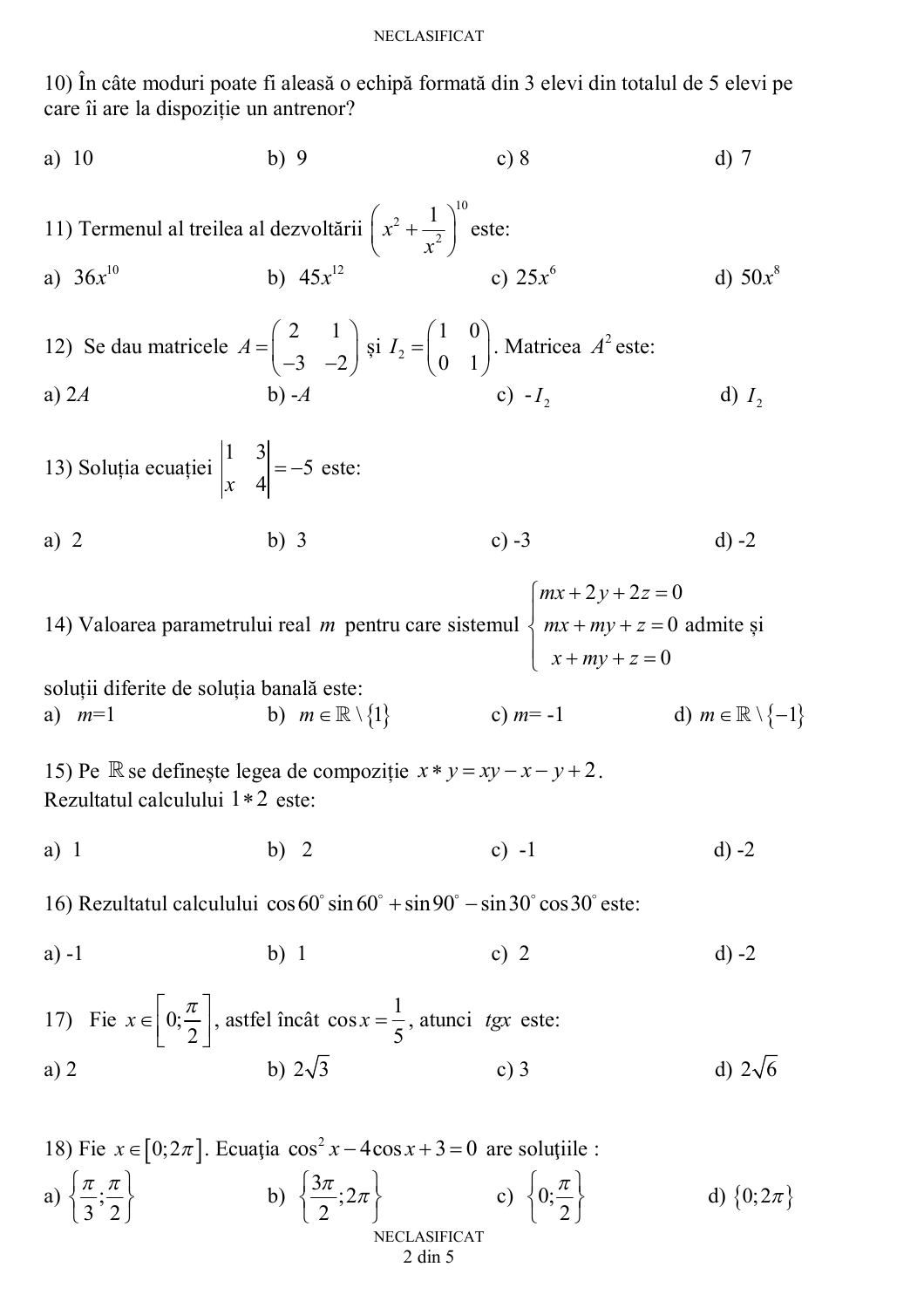#### **Limba Engleză**

#### **Partea I : CITIT**

#### **Choose the correct answer a), b), c) or d):**

Mount Everest, Nepal

Located in the subrange of the Himalayas, Mount Everest is the world's highest mountain, standing at 29,029 feet (8,848 meters). The Himalayas mountain chain was formed when the Indian tectonic plate, or in other words massive rocks, pushed against the Asian plate.

British mountaineers tried to ascent to the summit of Mount Everest eight times before two of them finally succeeded in 1953. Several thousands of people have climbed to the peak since then, normally with the assistance of Sherpas, local Nepalese people who carry the equipment and know the mountain very well.

Because of the harsh climate and the temperature that can drop down to -76°F (-60°C), this is a very dangerous journey. The mountain is so high that the climbers have to use bottled oxygen to keep their lungs functioning. Interestingly, the summit point also lies on the international border between Tibet and Nepal.

#### **1. What does "ascent" mean?**

- a) slide down
- b) gradually become stronger
- c) climb, move upwards
- d) push against

#### **2. The \_\_\_\_\_\_\_\_\_\_ climate makes climbing Mount Everest very dangerous**.

- a) cruel
- b) harsh
- c) pressure
- d) changing

**3. On Mount Everest, the temperature can drop \_\_\_\_\_\_\_\_\_\_ to -60°C.** 

- a) low
- b) down
- c) close
- d) rise

#### **4. Why do most mountaineers hire Sherpas?**

- a) to carry the equipment
- b) to find oxygen
- c) to communicate with local people
- d) to secure the border between Tibet and Nepal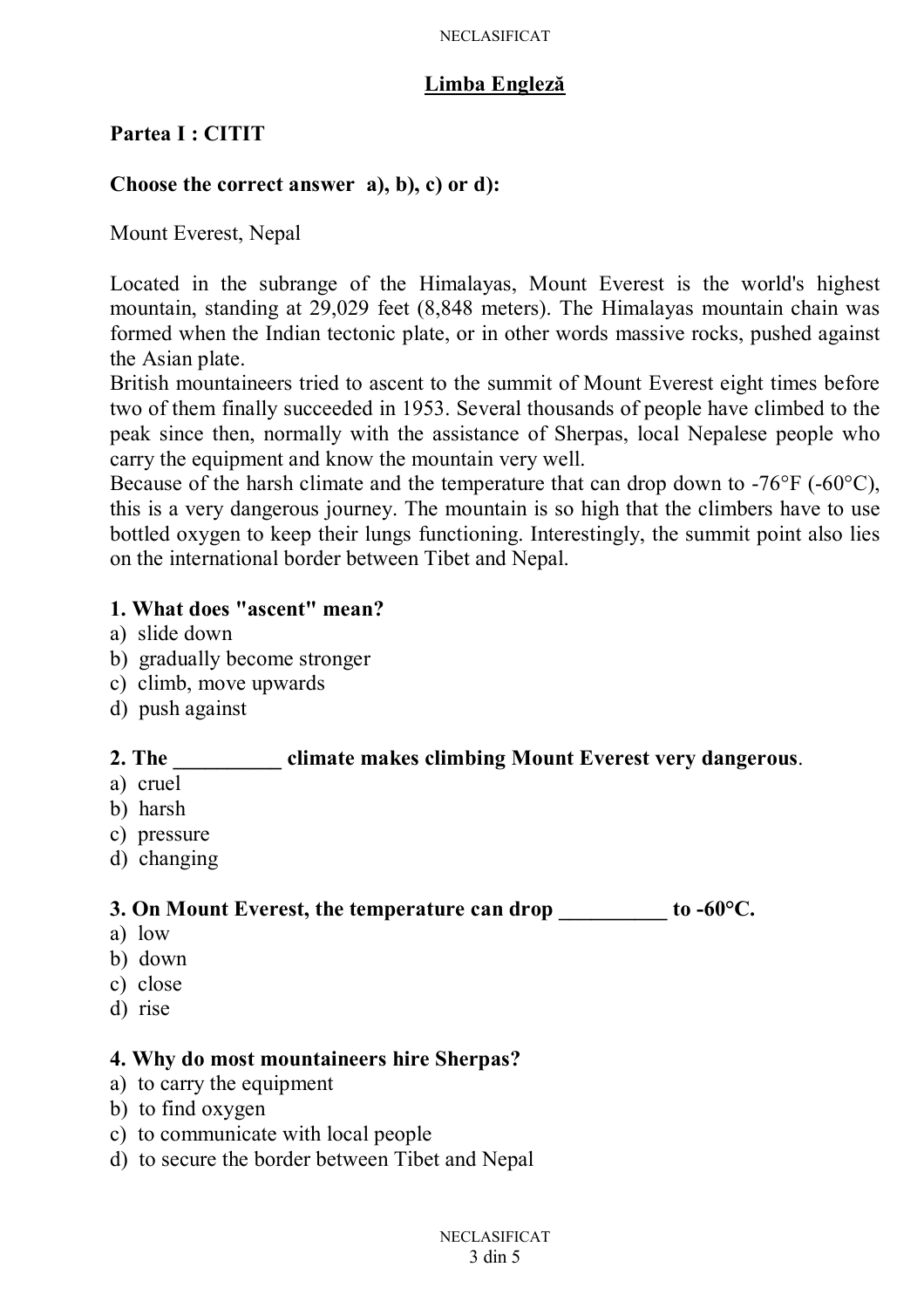#### NECLASIFICAT

- **5. Based on the information in the reading, which statement is false?**
- a) On Mount Everest, mountaineers use bottled oxygen only in rare circumstances.
- b) It is nearly impossible to climb Mount Everest without additional oxygen.
- c) Mount Everest is the world's highest mountain.
- d) Several thousands of people have climbed Mount Everest to the peak.

#### **Partea a II-a: ELEMENTE DE GRAMATICA, VOCABULAR ŞI STRUCTURI SCRISE**

#### **Choose the correct answer a), b), c) or d):**

- **6. Are there \_\_\_\_\_\_\_\_\_ letters for me?**
- a) anyone
- b) something
- c) anything
- d) any

#### **7. When I arrived at the restaurant, Jane \_\_\_\_\_\_\_\_\_\_\_\_ lunch.**

- a) has already having
- b) has already have
- c) was already had
- d) had already had

#### **8. Tom lives 35 miles away from Bucharest. Mary lives 70 miles away. John lives 15 miles away. Mary's house is\_\_\_\_\_\_\_\_\_\_\_\_\_\_\_\_\_ Bucharest** .

- a) as near as
- b) as far as
- c) the nearest to
- d) the farthest from

### **9. Sally \_\_\_\_\_\_\_\_ to class last Monday.**

- a) hasn't come
- b) didn't come
- c) isn't coming
- d) doesn't came

# **10. Find the antonym for the underlined words:**

## **He was trying to get out of the building.**

- a) find
- b) leave
- c) examine
- d) enter